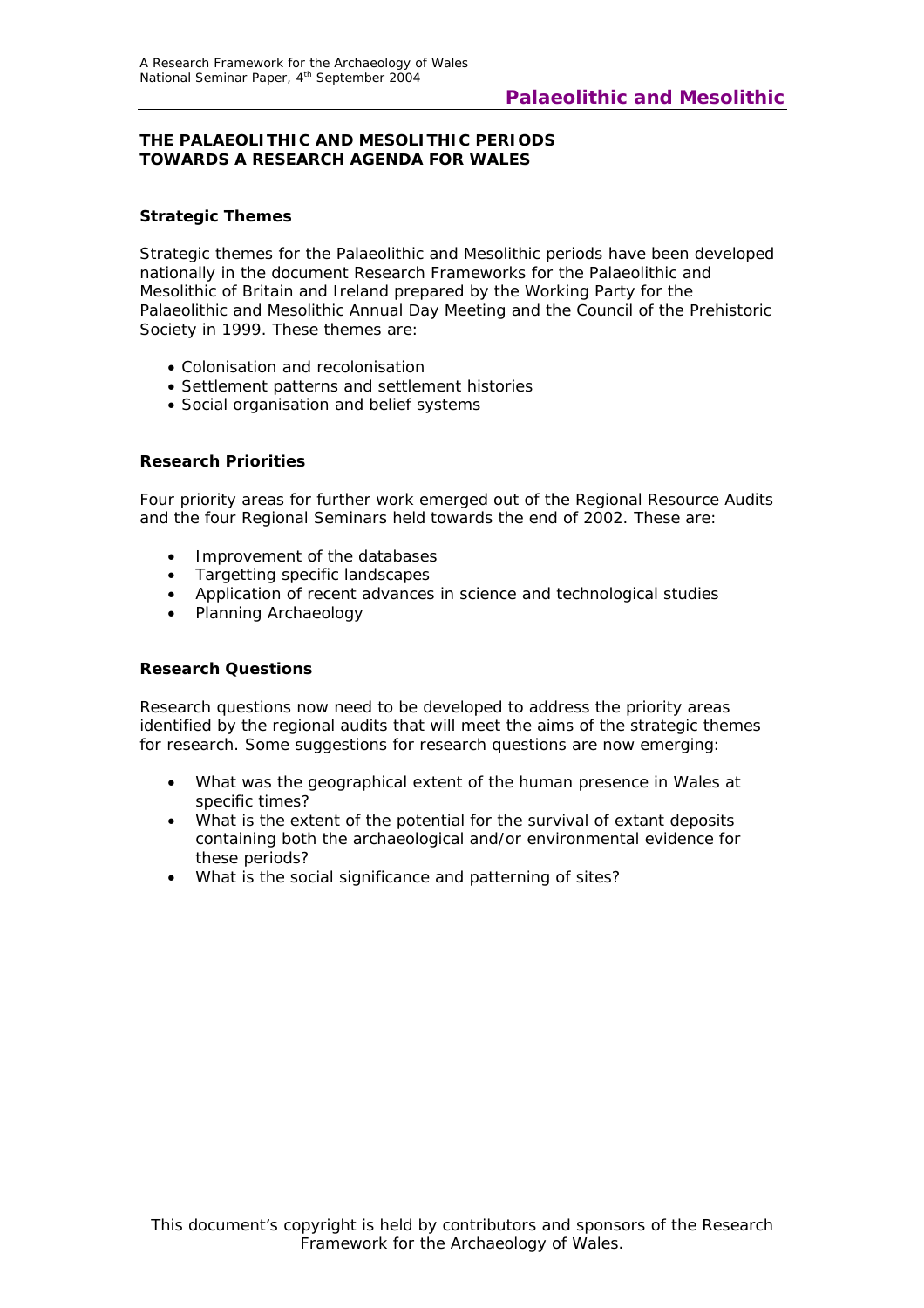## **Suggestions for Delivery**

- What was the geographical extent of the human presence in Wales at specific times?
	- o Draw the various existing databases of evidence together, specifically looking at lithic artefacts, organic materials, environmental and chronological information. This can use the existing Regional Resource Assessments as a foundation. The data contained then needs enhancing and examining critically at both a qualitative (checking the quality of the data against modern standards) and geographical (map based or GIS based plots) level. New resources being developed e.g. the Portable Antiquities Scheme database need to be record lithic artefacts to a standard that will usefully enhance the record by identifying raw material and typology accurately.
	- o AMS dating of fauna and artefacts is required, particularly to address questions of presence and absences in Wales e.g. during the Younger Dryas. The chronology is still poorly understood for the Welsh Upper Palaeolithic and Mesolithic and the identification of good secure samples for dating is necessary.
	- o To extend the English Heritage funded 'Recolonisation of Britain' Project underway in Wessex Archaeology to cover Wales and to take the opportunity of enhancing the data and the usefulness of the outcomes by incorporating information about lithic collections held in the Welsh Museums and in private collections.
	- o There is a need for further field collection, investigation and analysis of all surface lithic scatters in order to understand lithic typologies better. At the same time we need to be identifying sites with associated environmental evidence in order to develop our chronologies for this period.
- What is the extent of the potential for the survival of extant deposits containing both the archaeological and/or environmental evidence for these periods?
	- o Mapping of sites using high-resolution survey and the development of such studies would help pinpoint areas where little work has been undertaken, as well as helping to highlight areas of exceptional future potential.
	- o Assessment is needed of potential Pleistocene and Holocene deposits across the country, particularly important are surveys and sampling in the off-shore and inter-tidal zones. Inland Peat deposits also need targeted study to link the archaeological record to that available for the environment. This should be linked to the data contained within the SMRs in order to provide a better foundation for both resource mapping and development control.
	- o Universities should be encouraged to undertake predictive modelling on the potential for the presence of sites in a range of different environments, particularly important are off-shore/intertidal and alluvial/colluvial areas.
- What is the social significance and patterning of sites?
	- o Projects need to be developed on regional, national and international scales to look at concepts of social systems and social territories. Such projects can be developed by the Universities and developed using as their foci recent fieldwork projects.
	- o Projects to investigate uplands and open-air sites need developing. The comparative lack of understanding of sites in these zones needs

*This document's copyright is held by contributors and sponsors of the Research Framework for the Archaeology of Wales.*